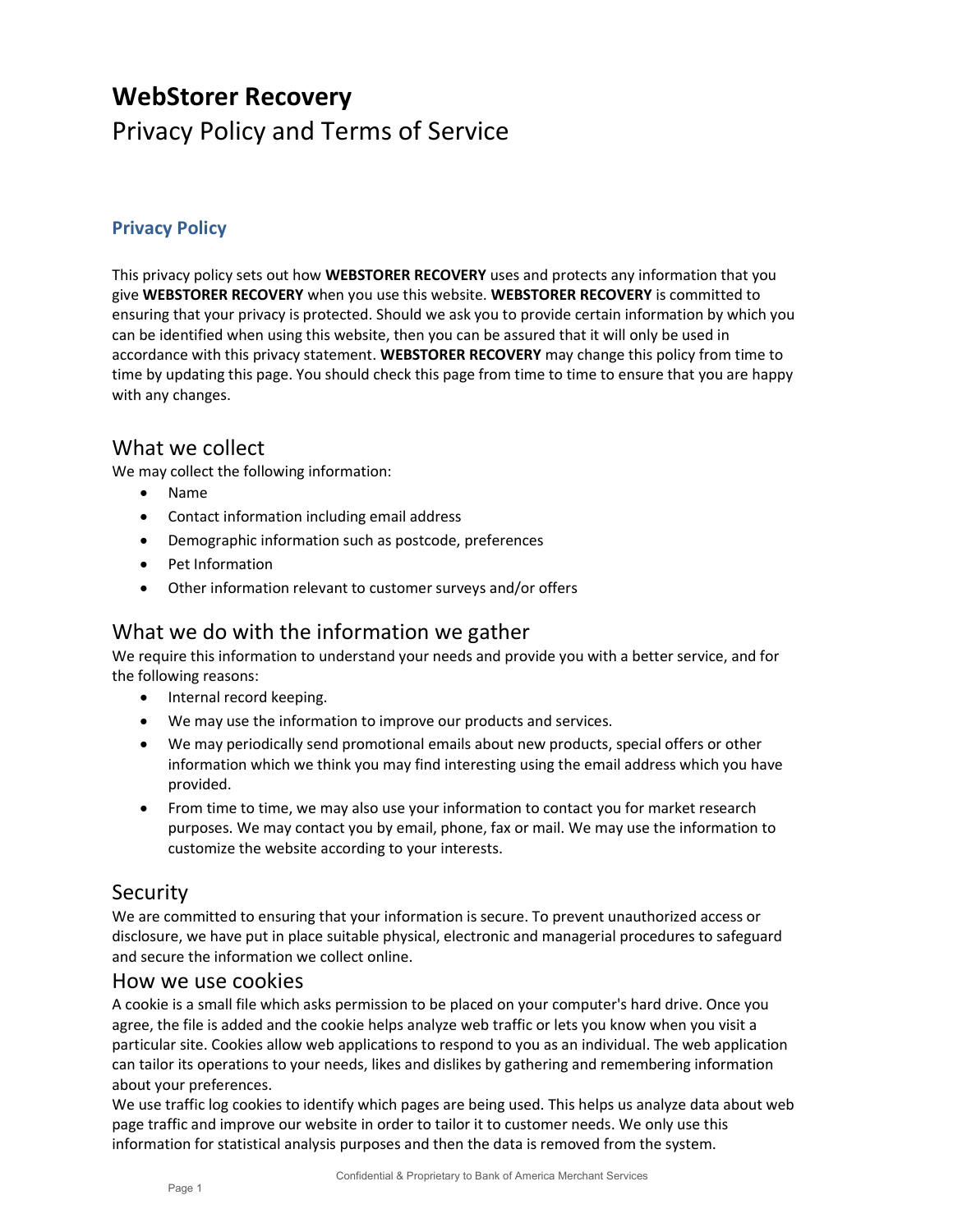Overall, cookies help us provide you with a better website, by enabling us to monitor which pages you find useful and which you do not. A cookie in no way gives us access to your computer or any information about you, other than the data you choose to share with us. You can choose to accept or decline cookies. Most web browsers automatically accept cookies, but you can usually modify your browser setting to decline cookies if you prefer. This may prevent you from taking full advantage of the website.

### Links to other websites

Our website may contain links to other websites of interest. However, once you have used these links to leave our site, you should note that we do not have any control over that other website. Therefore, we cannot be responsible for the protection and privacy of any information which you provide whilst visiting such sites and such sites are not governed by this privacy statement. You should exercise caution and look at the privacy statement applicable to the website in question.

### Controlling your personal information

You may choose to restrict the collection or use of your personal information in the following ways:

- whenever you are asked to fill in a form on the website, look for the box that you can click to indicate that you do not want the information to be used by anybody for direct marketing purposes
- if you have previously agreed to us using your personal information for direct marketing purposes, you may change your mind at any time by writing to or emailing us at Admin@FurFriendsDFW.com.

We will not sell, distribute or lease your personal information to third parties unless we have your permission or are required by law to do so. We may use your personal information to send you promotional information about third parties which we think you may find interesting if you tell us that you wish this to happen.

You may request details of personal information which we hold about you under the Data Protection Act 1998. A small fee will be payable. If you would like a copy of the information held on you please write to: Admin@FurFriendsDFW.com.

If you believe that any information we are holding on you is incorrect or incomplete, please write to or email us as soon as possible, at the above address. We will promptly correct any information found to be incorrect.

### Shipping, Returns & Guarantee (example)

WebStorer Recovery charges no more than actual shipping charges. U.S. orders usually arrive within about 2- 3 days with express shipping and 3-5 days with ground shipping.

#### Standard Return Policy

You may return your purchase that is in new condition within 30 days of receipt for 100% money back guarantee, excluding shipping and handling costs. If a product arrives damaged, or we made an error, and it cannot be remedied with replacements, we will pay to return the item to us and send a replacement to you. If you decide you do not want a replacement, the item can be returned for money back. Please keep in mind, if you decide to return our product for your money back, you are required to pay for all shipping costs.

All returned products must be in original condition and packaging or additional charges may be applied. If you have any questions about whether a product can be returned, please call us at 817-308-2510. Our goal is to make buying easy, safe and efficient with a 100% satisfaction guarantee.

#### To Return a Product

You may return your purchase within 30 days of receipt for 100% money back guarantee, excluding shipping and handling.

Please complete the following: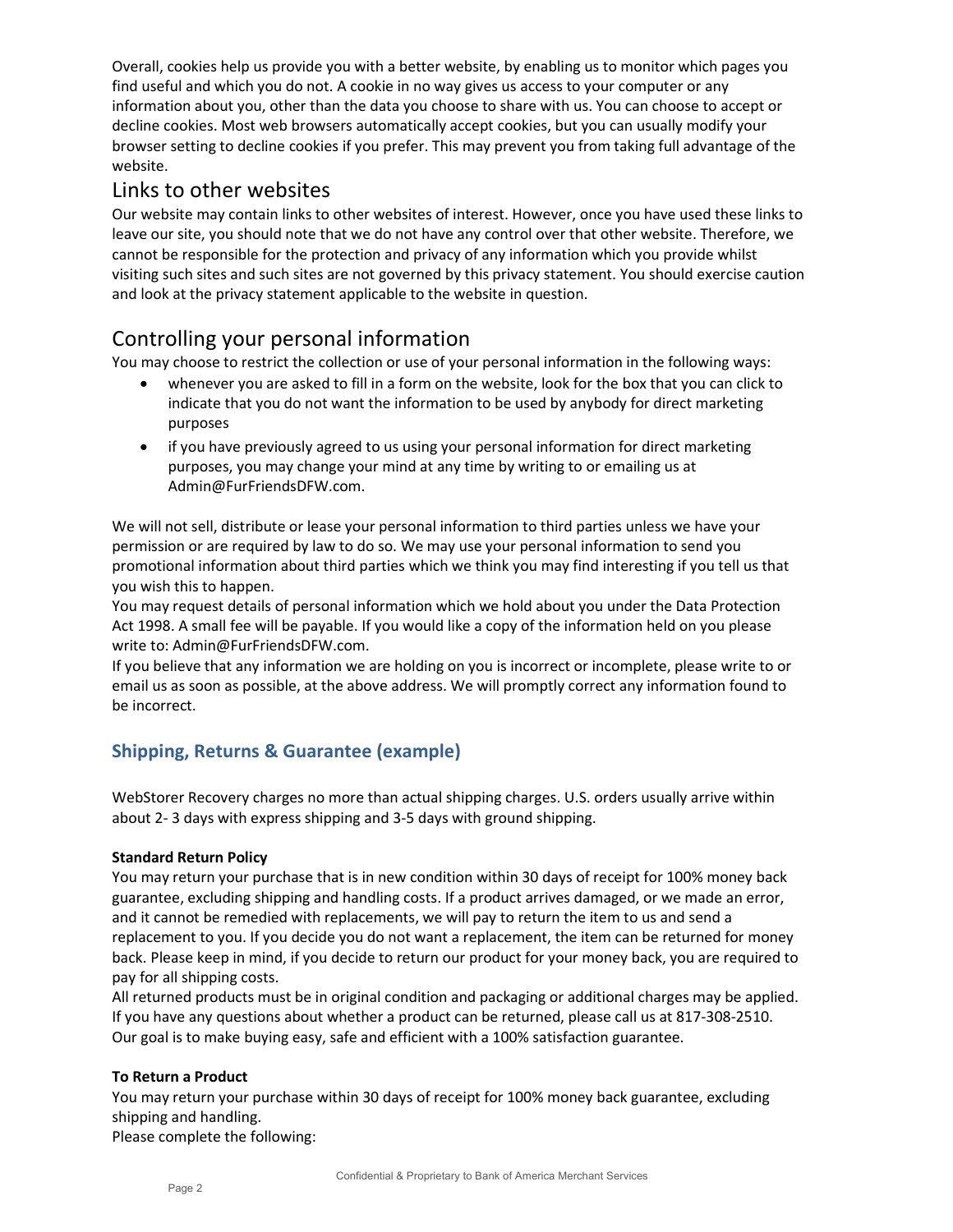- Please email service at Admin@FurFriendsDFW.com and include your original order number, what product(s) you are returning, and your name. Or call us at 817-308-2510.
- Wrap the package carefully. All return products must be in original condition and packaging; otherwise, additional charges may be applied. Return the product using your preferred shipping method to our address.
- Save your return tracking number, and if possible, e-mail it to us so we can track the return. It is important that you save the tracking number and that you insure the return package in case there are any issues during transit.
- Please note: unless the return or exchange is due to an error on our part, we cannot refund shipping and handling or gift-wrap charges. We will issue a full refund for the original purchase.

#### WebStorer Recovery 1320 Brown Trial Bedford TX 76022

#### Terms and Conditions

### TERMS OF USE

Welcome to our shopping site. We provide this site to you subject to the following terms of use ("Terms"). If you visit or shop at this site, you accept these Terms. Please read them carefully.

### COPYRIGHT

All content included on this site, such as text, graphics, logos, button icons and images, is our property or the property of our content suppliers and protected by United States and international copyright laws. All software used on this site is our property or the property of our service provider or its suppliers and protected by United States and international copyright laws.

# LICENSE AND SITE ACCESS

We grant you a limited license to access and make personal use of this site and not to download (other than page caching) or modify it, or any portion of it, except with our express written consent. This license does not include any resale or commercial use of this site or its contents; any collection and use of any product listings, descriptions, or prices; any derivative use of this site or its contents; any downloading or copying of account information for the benefit of another merchant; or any use of data mining, robots, or similar data gathering and extraction tools. This site or any portion of this site may not be reproduced, duplicated, copied, sold, resold, visited, or otherwise exploited for any commercial purpose without our express written consent. You may not frame or utilize framing techniques to enclose any trademark, logo, or other proprietary information (including images, text, page layout, or form) without our express written consent. You may not use any meta tags or any other "hidden text" utilizing our name or trademarks without our express written consent. Any unauthorized use terminates our permission or license.

# COMMENTS, COMMUNICATIONS, AND OTHER CONTENT

Visitors may submit reviews, suggestions, ideas, comments, questions, or other information, so long as the content is not illegal, obscene, threatening, defamatory, invasive of privacy, infringing of intellectual property rights, or otherwise injurious to third parties or objectionable and does not consist of or contain software viruses, political campaigning, commercial solicitation, chain letters, mass mailings, or any form of "spam." You may not use a false e-mail address, impersonate any person or entity, or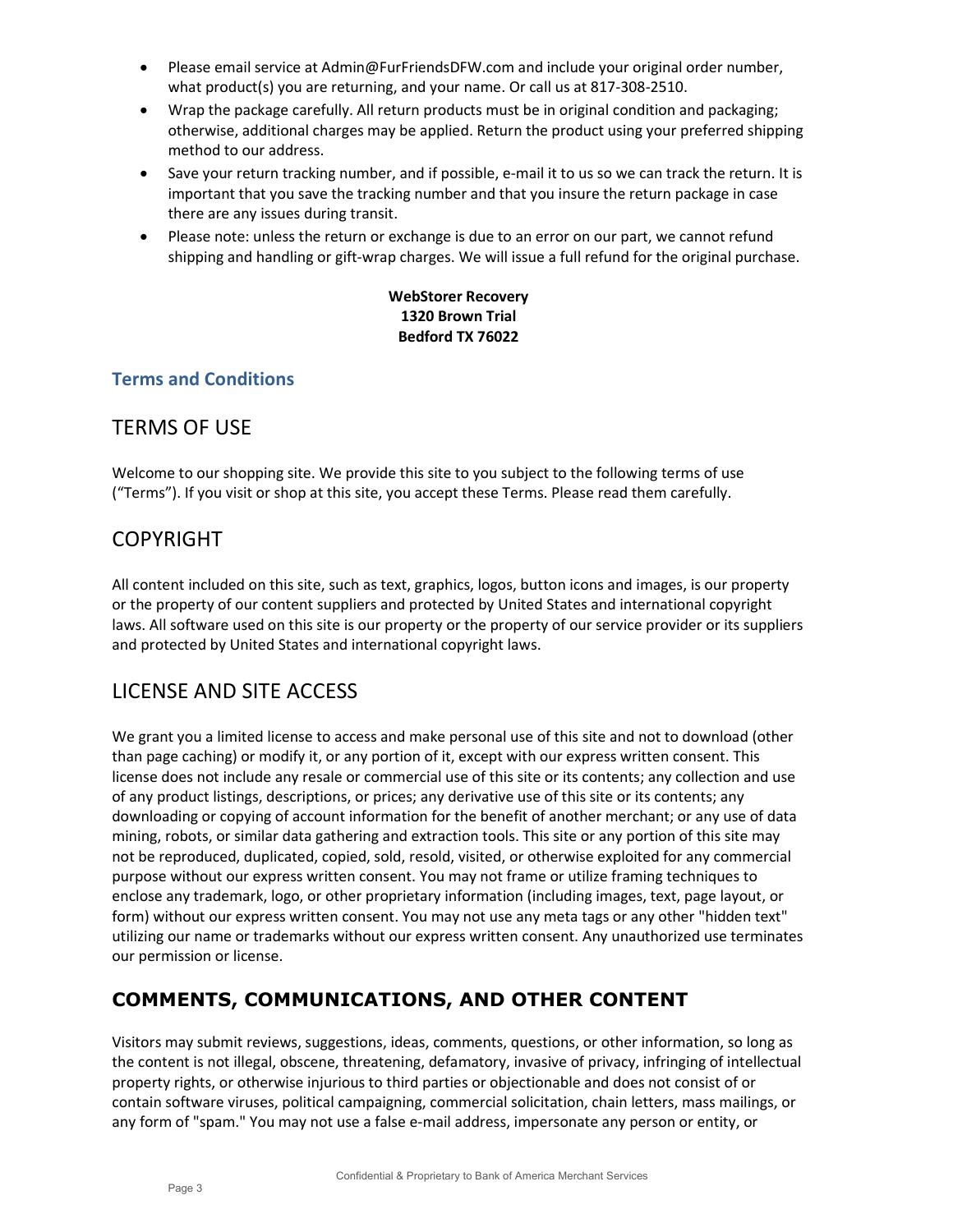otherwise mislead to the origin of the content. We reserve the right (but not the obligation) to remove or edit such content.

If you do post content or submit material, and unless we indicate otherwise, you grant us a nonexclusive, royalty-free, perpetual, irrevocable, and fully sublicensable right to use, reproduce, modify, adapt, publish, translate, create derivative works from, distribute, and display such content throughout the world in any media. You grant us and our sublicensees the right to use the name that you submit in connection with such content, if they choose. You represent and warrant that you own or otherwise control all of the rights to the content that you post; that the content is accurate; that use of the content you supply does not violate this policy and will not cause injury to any person or entity; and that you will indemnify us and Amazon for all claims resulting from content you supply. We have the right but not the obligation to monitor and edit or remove any activity or content. We take no responsibility and assume no liability for any content posted by you or any third party.

# PRODUCT DESCRIPTIONS

We attempt to be as accurate as possible. However, we do not warrant that product descriptions or other content of this site are accurate, complete, reliable, current, or error-free. If a product is not as described, your sole remedy is to return it in unused condition.

### DISCLAIMER OF WARRANTIES AND LIMITATION OF LIABILITY

THIS SITE AND ALL INFORMATION, CONTENT, MATERIALS, PRODUCTS AND SERVICES INCLUDED ON OR OTHERWISE MADE AVAILABLE TO YOU THROUGH THIS SITE ARE PROVIDED ON AN "AS IS" AND "AS AVAILABLE" BASIS, UNLESS OTHERWISE SPECIFIED IN WRITING. WE MAKE NO REPRESENTATIONS OR WARRANTIES OF ANY KIND, EXPRESS OR IMPLIED, AS TO THE OPERATION OF THIS SITE OR THE INFORMATION, CONTENT, MATERIALS, PRODUCTS OR SERVICES INCLUDED ON OR OTHERWISE MADE AVAILABLE TO YOU THROUGH THIS SITE, UNLESS OTHERWISE SPECIFIED IN WRITING. YOU EXPRESSLY AGREE THAT YOUR USE OF THIS SITE IS AT YOUR SOLE RISK.

TO THE FULL EXTENT PERMISSIBLE BY APPLICABLE LAW, WE DISCLAIM ALL WARRANTIES, EXPRESS OR IMPLIED, INCLUDING, BUT NOT LIMITED TO, IMPLIED WARRANTIES OF MERCHANTABILITY AND FITNESS FOR A PARTICULAR PURPOSE. WE DO NOT WARRANT THAT THIS SITE; INFORMATION, CONTENT, MATERIALS, PRODUCTS OR SERVICES INCLUDED ON OR OTHERWISE MADE AVAILABLE TO YOU THROUGH THIS SITE; THEIR SERVERS; OR E-MAIL SENT FROM US ARE FREE OF VIRUSES OR OTHER HARMFUL COMPONENTS. WE WILL NOT BE LIABLE FOR ANY DAMAGES OF ANY KIND ARISING FROM THE USE OF THIS SITE OR FROM ANY INFORMATION, CONTENT, MATERIALS, PRODUCTS (INCLUDING SOFTWARE) OR SERVICES INCLUDED ON OR OTHERWISE MADE AVAILABLE TO YOU THROUGH THIS SITE, INCLUDING, BUT NOT LIMITED TO DIRECT, INDIRECT, INCIDENTAL, PUNITIVE, AND CONSEQUENTIAL DAMAGES, UNLESS OTHERWISE SPECIFIED IN WRITING.

CERTAIN STATE LAWS DO NOT ALLOW LIMITATIONS ON IMPLIED WARRANTIES OR THE EXCLUSION OR LIMITATION OF CERTAIN DAMAGES. IF THESE LAWS APPLY TO YOU, SOME OR ALL OF THE ABOVE DISCLAIMERS, EXCLUSIONS, OR LIMITATIONS MAY NOT APPLY TO YOU, AND YOU MIGHT HAVE ADDITIONAL RIGHTS.

### APPLICABLE LAW

By visiting our site, you agree that the laws of the state of New Jersey, without regard to principles of conflict of laws, will govern these Terms and any dispute of any sort that might arise between us.

### DISPUTES